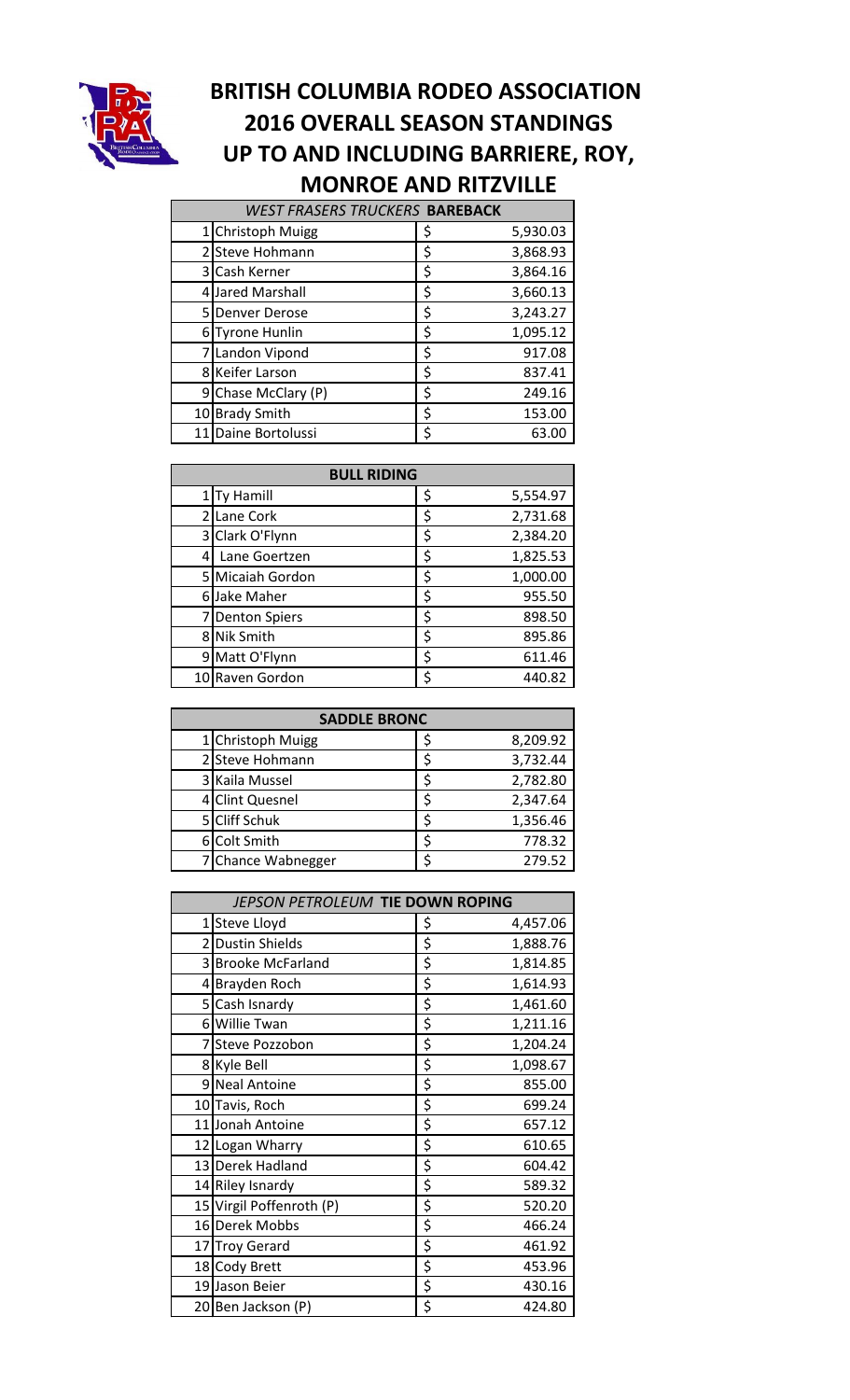| 21 Ryan Culligan          | 407.16 |
|---------------------------|--------|
| 22 Clayton Honeybourn (P) | 401.58 |
| 23 Stephen Culling (P)    | 253.12 |
| 24 Jake Herman            |        |

| <b>STEER WRESTLING</b> |                         |    |          |  |
|------------------------|-------------------------|----|----------|--|
| 1                      | <b>Wade McNolty</b>     | \$ | 3,474.13 |  |
|                        | 2 Arlan Gulbranson      | \$ | 2,395.41 |  |
|                        | 3 Dustin Shields        | \$ | 2,284.11 |  |
|                        | 4 Colton Wardrop        | \$ | 1,609.86 |  |
|                        | 5 Charlie Attrill       | \$ | 1,521.46 |  |
|                        | 6 Mike Gill             | \$ | 1,277.54 |  |
|                        | <b>Riley Isnardy</b>    | \$ | 1,091.15 |  |
|                        | 8 Luke Simonin          | \$ | 1,012.20 |  |
| 9                      | <b>Brooke McFarland</b> | \$ | 930.93   |  |
| 10                     | Clayton Moore (P)       | \$ | 620.88   |  |
|                        | 11 Ryan Culligan        | \$ | 525.69   |  |
|                        | 12 Stephen Culling (P)  | \$ | 507.84   |  |
|                        | 13 Logan Wharry         | \$ | 396.72   |  |
|                        | 14 Jared Roch           | \$ | 287.28   |  |
|                        | 15 Blaine Manuel        | \$ | 90.09    |  |

| WL INDOOR RODEO ASSN BREAKAWAY ROPING |                        |          |
|---------------------------------------|------------------------|----------|
| 1 Denise Swampy                       | \$                     | 4,445.14 |
| 2 Allison Everett                     | \$                     | 3,646.73 |
| 3 Taylor Cherry                       | $\overline{\varsigma}$ | 2,936.57 |
| 4 Rike Wieth                          | \$                     | 2,495.84 |
| 5 Katrina Ilnicki                     | \$                     | 1,446.92 |
| 6Dyson Leneve                         | $\overline{\varsigma}$ | 1,408.94 |
| 7 Rhoda Petal                         | $\overline{\varsigma}$ | 1,193.19 |
| 8 Laura James                         | \$                     | 1,133.54 |
| 9 Archie Williams                     | $\overline{\xi}$       | 986.99   |
| 10 Derek Hadland                      | $\overline{\xi}$       | 948.24   |
| 11 Kristin Bell                       | $\overline{\xi}$       | 862.95   |
| 12 Cassie Snell                       | \$                     | 843.03   |
| 13 Richard Glassford                  | $\overline{\xi}$       | 832.86   |
| 14 Terris Billyboy                    | $rac{5}{5}$            | 583.24   |
| 15 Cassidy Evenson                    |                        | 582.84   |
| 16 Norma Macdonald                    |                        | 525.61   |
| 17 Ben Jackson (P)                    | $\overline{\xi}$       | 465.12   |
| 18 Alyson Schuk                       |                        | 407.68   |
| 19 Candace Chevallier                 |                        | 389.39   |
| 20 Charlie Soffel                     |                        | 382.95   |
| 21 Jennifer Schuk                     | <u>ぞうする すずす すずす</u>    | 356.42   |
| 22 Sarah Newman                       |                        | 316.80   |
| 23 Amanda Ettinger (P)                |                        | 269.45   |
| 24 Cliff Schuk                        |                        | 238.42   |
| 25 Jori Cripps (P)                    |                        | 170.17   |
| 26 Brooke Wharry (P)                  |                        | 158.13   |
| 27 Jaime Macdonald                    |                        | 116.57   |
| 28 Barb Beers                         |                        | 116.28   |
| 29 Cheyenne Betz                      |                        | 112.84   |

| REGENCY CHRYSLER LADIES BARREL RACING |  |          |  |  |  |
|---------------------------------------|--|----------|--|--|--|
| 1 Judy Hyde                           |  | 5,948.28 |  |  |  |
| 2 Sarah Gerard                        |  | 4,643.71 |  |  |  |
| 3 Sara Christmas                      |  | 4,242.71 |  |  |  |
| 4 Cathy Bueckert                      |  | 3,278.13 |  |  |  |
| 5 Joleen Seitz                        |  | 3,128.21 |  |  |  |
| 6 Taylor Cherry                       |  | 2,933.00 |  |  |  |
| 7 Ashley Zappone                      |  | 2,724.18 |  |  |  |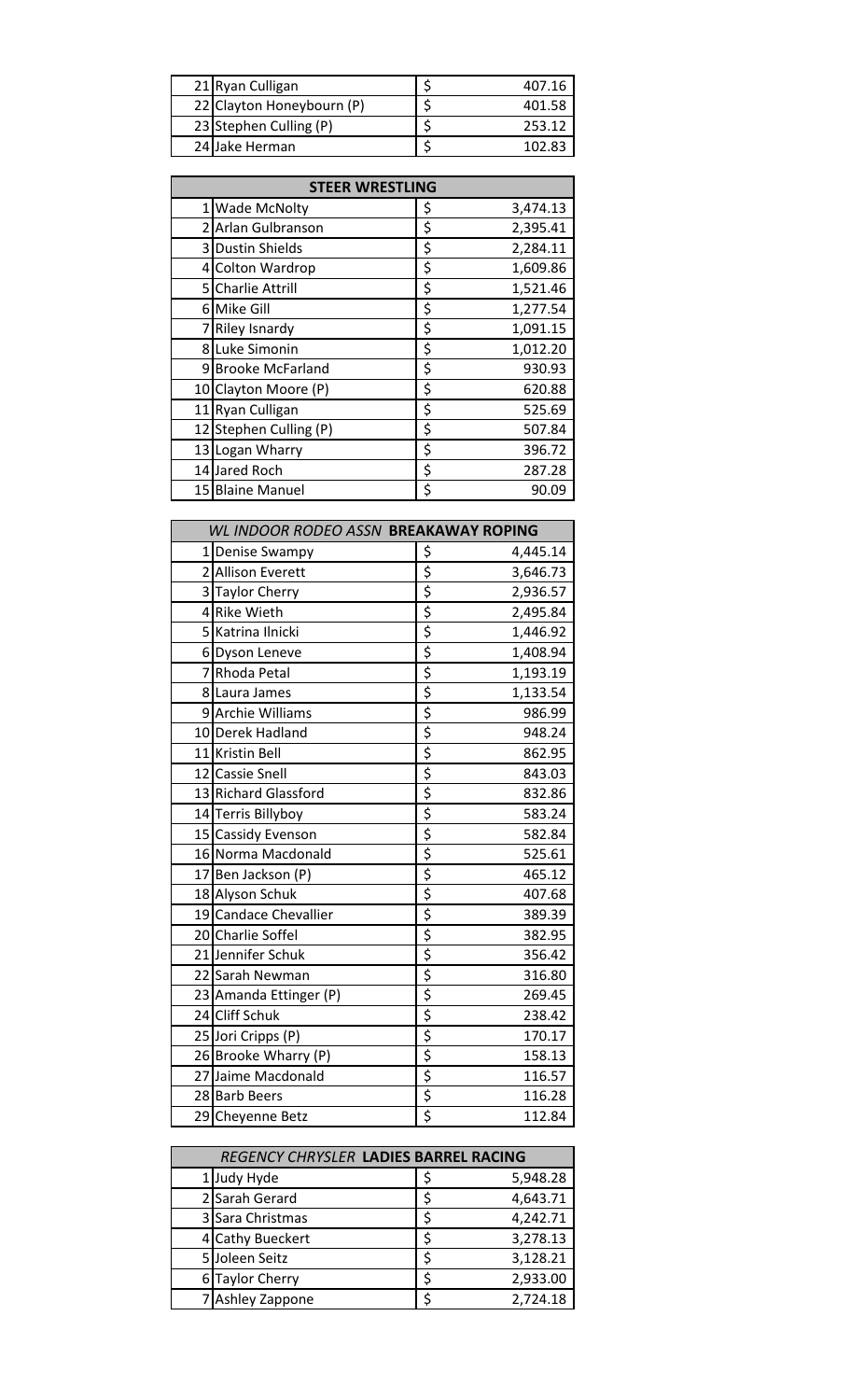| 8 Laura James           |                                     | 2,343.35 |
|-------------------------|-------------------------------------|----------|
| 9 Shayle McLeod         | $rac{5}{5}$                         | 2,094.96 |
| 10 Tosha Seita          |                                     | 1,645.09 |
| 11 Jody Gilson          | \$                                  | 1,497.62 |
| 12 Brooke Wills         | \$                                  | 1,431.68 |
| 13 Mariah Mannering     | \$                                  | 1,407.39 |
| 14 Brett Wills          | $rac{5}{5}$                         | 1,270.30 |
| 15 Deana Lloyd          |                                     | 1,220.77 |
| 16 Perri-lynn Leneve    | \$                                  | 1,155.06 |
| 17 Brianna Pastor       | \$                                  | 919.55   |
| 18 Monica Oram          | $\overline{\xi}$                    | 901.71   |
| 19 Cheyenne Gulbranson  | $\overline{\xi}$                    | 774.23   |
| 20 Callie Hume          | $\overline{\boldsymbol{\xi}}$       | 747.03   |
| 21 McKenzie Wills       | \$                                  | 721.01   |
| 22 Carli Wardrop        | $\overline{\xi}$                    | 511.98   |
| 23 Odessa Gerard        | $\overline{\xi}$                    | 493.72   |
| 24 Debbie Roch          | $rac{5}{5}$                         | 360.90   |
| 25 Kim Meise            |                                     | 303.84   |
| 26 Shaylene Tucker      | \$                                  | 284.83   |
| 27 Steffanie Mather (P) | \$                                  | 284.04   |
| 28 Vanessa Leggett      | \$                                  | 236.70   |
| 29 Cheyeene Church      | $rac{5}{5}$                         | 227.14   |
| 30 Kassidy Steinke      |                                     | 210.57   |
| 31 Sierra Passey        | $\overline{\boldsymbol{\varsigma}}$ | 189.90   |
| 32 Lareina Ketlo (P)    | \$                                  | 172.17   |
| 33 Tracey Morris        | $\overline{\xi}$                    | 150.59   |
| 34 Alysha Pastor (P)    | \$                                  | 144.90   |
| 35 Kelli Pozzobon (P)   | $\overline{\xi}$                    | 142.56   |
| 36 Anni Kurta           | \$                                  | 129.67   |
| 37 Sydney Freeman (P)   | \$                                  | 118.30   |
| 38 Ginelle LeBlanc      | $\overline{\xi}$                    | 113.93   |
| 39 Cheyenne Betz        | $rac{5}{5}$                         | 82.81    |
| 40 Bobby Twan (P)       |                                     | 71.28    |
| 41 Alisha Hoegler (P)   | $\overline{\boldsymbol{\varsigma}}$ | 52.33    |

| GRASSLAND EQUIPMENT TEAM ROPING ~ HEADER |    |          |
|------------------------------------------|----|----------|
| 1 Ryan MacNaughton                       | \$ | 4,038.24 |
| 2 Aaron Palmer                           | \$ | 3,758.36 |
| 3 Ryan Hume                              | \$ | 3,589.11 |
| 4Tim Terepocki                           | \$ | 3,400.60 |
| 5 Neal Antoine                           | \$ | 3,344.67 |
| 6 Josh Cahill                            | \$ | 2,915.84 |
| 7 Jason Beier                            | \$ | 2,447.34 |
| 8 Brock Herman                           | \$ | 1,771.35 |
| 9 Nick Teixeira                          | \$ | 1,660.01 |
| 10 Ralph Myers                           | \$ | 1,641.01 |
| 11 Tavis Roch                            | \$ | 1,210.66 |
| 12 Rod May                               | \$ | 1,064.34 |
| 13 Colton Bates                          | \$ | 1,051.16 |
| 14 Chad Evenson                          | \$ | 1,039.01 |
| 15 Derek Mobbs                           | \$ | 943.34   |
| 16 Rocky McLeod                          | \$ | 741.37   |
| 17 Tyler Jasper                          | \$ | 720.06   |
| 18 Logan Wharry                          | \$ | 686.88   |
| 19 Brooke McFarland                      | \$ | 636.64   |
| 20 Allison Everett                       | \$ | 635.27   |
| 21 Troy Gerard                           | \$ | 604.08   |
| 22 Brayden Roch                          | \$ | 589.82   |
| 23 Dyson Leneve                          | \$ | 566.34   |
| 24 Harvey Petal                          | \$ | 535.10   |
| 25 Denton Spiers                         |    | 532.35   |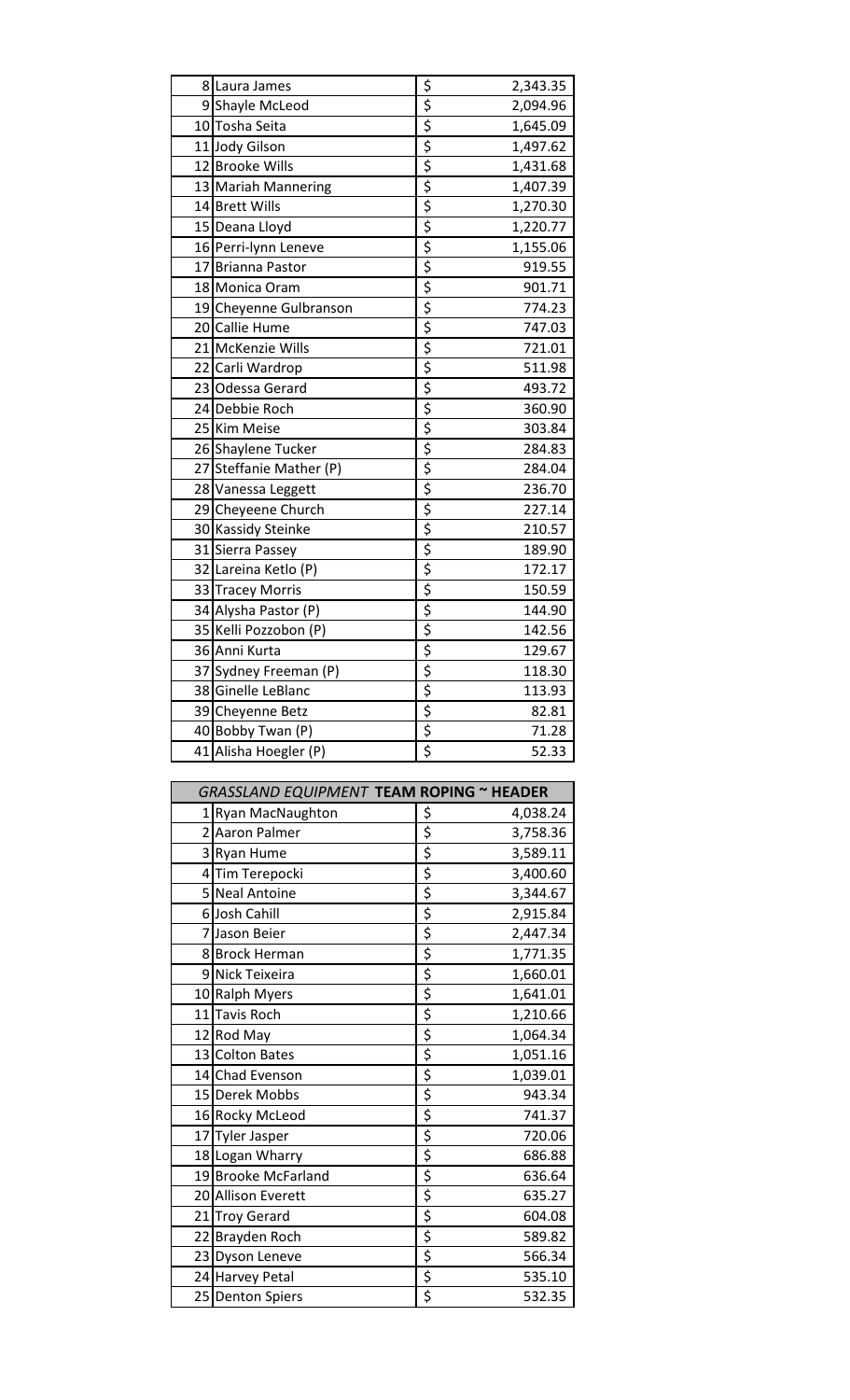| 27 Greg Wilson       | \$<br>435.96 |
|----------------------|--------------|
| 28 Wade McNolty      | \$<br>405.54 |
| 29 Kyle Bell         | \$<br>374.94 |
| 30 Ray Theobald      | \$<br>353.34 |
| 31 Alyson Schuk      | \$<br>245.70 |
| 32 Jody Hancock      | \$<br>215.64 |
| 33 Myles King        | \$<br>214.65 |
| 34 BJ Isnardy        | \$<br>195.47 |
| 35 Derek Hadland     | \$<br>188.78 |
| 36 Troy Eli          | \$<br>180.64 |
| 37 Cash Isnardy      | \$<br>174.15 |
| 38 Tom Davidson (P)  | \$<br>163.80 |
| 39 Russell Glassford | \$<br>163.08 |
| 40 Jason Gerard      | \$<br>128.79 |

| GRASSLAND EQUIPMENT TEAM ROPING ~ HEELER |                      |                                      |          |
|------------------------------------------|----------------------|--------------------------------------|----------|
|                                          | 1 Riley Isnardy      | \$                                   | 3,776.63 |
|                                          | 2 Dustin Shields     | \$                                   | 2,701.12 |
|                                          | 3 Colby Stewart      | \$                                   | 2,630.93 |
|                                          | 4 Rod Spiers         | \$                                   | 2,553.59 |
|                                          | 5 Brayden Roch       | \$                                   | 2,525.21 |
|                                          | 6 Carl Hyde          | $rac{5}{5}$                          | 2,402.36 |
|                                          | 7Ty Lytton           |                                      | 2,149.72 |
|                                          | 8 Josh Siemens       | \$                                   | 2,089.86 |
|                                          | 9 Neal Antoine       | $rac{5}{5}$                          | 2,055.60 |
|                                          | 10 Mike Beers        |                                      | 1,768.10 |
|                                          | 11 Steve Lloyd       |                                      | 1,737.35 |
|                                          | 12 Levi Hughes       | $rac{5}{5}$                          | 1,709.03 |
|                                          | 13 Jonah Antoine     |                                      | 1,467.26 |
|                                          | 14 John Hancock      | $\overline{\xi}$                     | 1,291.90 |
|                                          | 15 Cody Braaten      | \$                                   | 1,157.99 |
|                                          | 16 Luke Muehlen      | \$                                   | 1,077.54 |
|                                          | 17 Merv Spiers       | $\overline{\overline{\overline{z}}}$ | 1,039.04 |
|                                          | 18 Carey Isnardy     |                                      | 1,030.32 |
|                                          | 19 Clayton Moore (P) | $rac{5}{5}$                          | 943.34   |
|                                          | 20 OJ Harris         |                                      | 879.08   |
|                                          | 21 Dustin Spiers     | \$                                   | 700.83   |
|                                          | 22 Troy Gerard       | $\overline{\xi}$                     | 592.89   |
|                                          | 23 Chad Evenson      | $\overline{\xi}$                     | 579.60   |
|                                          | 24 Greg Hanson       | $rac{5}{5}$                          | 557.28   |
|                                          | 25 Gary Petal        |                                      | 325.70   |
|                                          | 26 Ralph Myers       | $\overline{\xi}$                     | 302.12   |
|                                          | 27 Troy Eli          | $\overline{\boldsymbol{\xi}}$        | 293.20   |
|                                          | 28 Cliff Schuk       | $\overline{\xi}$                     | 245.70   |
|                                          | 29 Kyle Bell         | $rac{5}{5}$                          | 204.75   |
|                                          | 30 Archie Williams   |                                      | 195.47   |
|                                          | 31 Brooke McFarland  |                                      | 180.64   |
|                                          | 32 Cole Pozzobon (P) | $rac{5}{5}$                          | 171.72   |
|                                          | 33 Ryan Davidson (P) | $\overline{\xi}$                     | 163.80   |
|                                          | 34 Richard Glassford | $\overline{\xi}$                     | 163.08   |
|                                          | 35 Brock Herman      | $\frac{1}{5}$                        | 137.41   |
|                                          | 36 Tim Pellam        | $\frac{1}{5}$                        | 110.10   |
|                                          | 37 Sean Windt        | \$                                   | 107.82   |

| JENNA WILLS MEMORIAL JR BARREL RACING |                    |  |          |
|---------------------------------------|--------------------|--|----------|
|                                       | 1 Brianna Billy    |  | 2,289.31 |
|                                       | 2 Emma Langevin    |  | 1,829.18 |
|                                       | 3 Amy Hume         |  | 1,602.54 |
|                                       | 4 Tatum Long       |  | 618.31   |
|                                       | 5 Alexis Glassford |  | 590.43   |
|                                       | 6 Brooke Call      |  | 544.73   |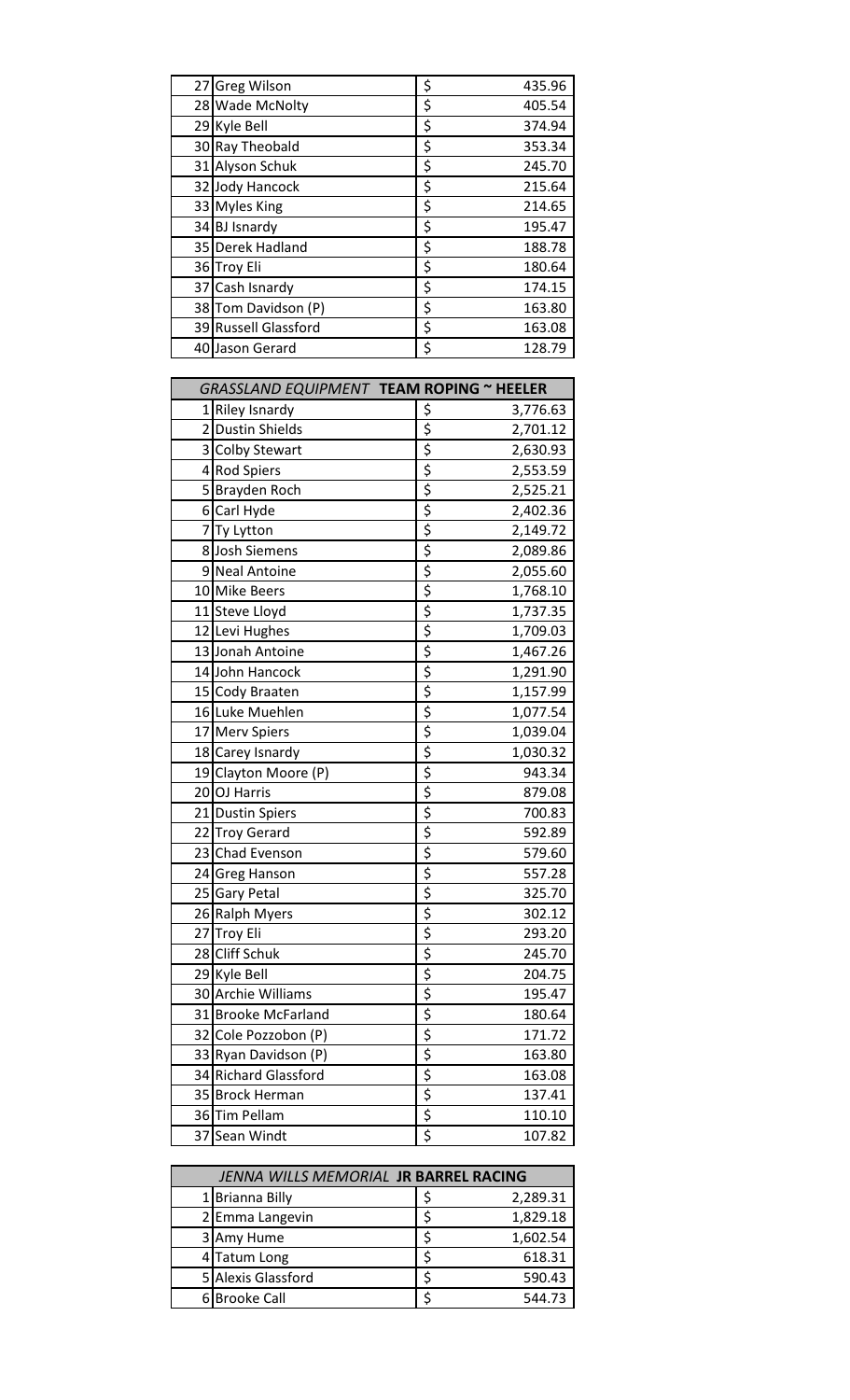|    | Hannah Turner          | \$<br>526.68 |
|----|------------------------|--------------|
|    | 8 Harley Antoine       | \$<br>517.75 |
|    | 9 Riley Beier          | \$<br>417.80 |
|    | 10 Kali Atkings        | \$<br>299.88 |
|    | 11 Caitlin Olson       | \$<br>204.52 |
|    | 12 Jordyn Karl         | \$<br>165.24 |
|    | 13 Brittany Macdonald  | \$<br>131.86 |
|    | 14 Jordan Lepine       | \$<br>98.28  |
|    | 15 Gracie Antoine      | \$<br>88.65  |
|    | 16 Gabrielle Forty     | \$<br>87.36  |
|    | 17 Rylan King          | \$<br>61.74  |
|    | 18 Sydney Renaud       | \$<br>52.92  |
|    | 19 Vanessa Michel      | \$<br>45.60  |
|    | 20 Sydney Schuk        | \$<br>42.65  |
|    | 21 Madeline Pozzobon   | \$<br>39.60  |
| 22 | Rachel Chatham         | \$<br>38.49  |
|    | 23 Mesa Passey         | \$<br>38.22  |
|    | 24 Shae-Lynn Geernaert | \$<br>13.20  |
|    | 25 Brooklyn Glassford  | \$<br>10.01  |

| NECHAKO VALLEY RODEO ASSN JR STEER RIDING |                                   |  |
|-------------------------------------------|-----------------------------------|--|
| 1 Kevin Wallace                           | \$<br>1,475.76                    |  |
| 2 Denton Spiers                           | \$<br>1,286.61                    |  |
| 3 Lane Paley                              | \$<br>1,078.53                    |  |
| 4 Tyler Cherry                            | \$<br>848.80                      |  |
| 5 Isaac Mack                              | $\overline{\xi}$<br>777.70        |  |
| 6 Tyler Antoine                           | \$<br>768.19                      |  |
| 7 Alexis Glassford                        | $\overline{\mathbf{z}}$<br>593.13 |  |
| 8 Justin Harris                           | \$<br>584.94                      |  |
| 9 Cordell Pinchbeck                       | \$<br>558.05                      |  |
| 10 Flint Gordon                           | \$<br>502.74                      |  |
| 11 Jordan Monical                         | \$<br>426.35                      |  |
| 12 Colby McCullough                       | \$<br>331.26                      |  |
| 13 Cole Harris                            | \$<br>319.84                      |  |
| 14 Charlie Yahey                          | \$<br>288.83                      |  |
| 15 Pacen Setah                            | \$<br>283.93                      |  |
| 16 Braden Robbins                         | \$<br>267.55                      |  |
| 17 Spencer Lewis                          | \$<br>257.44                      |  |
| 18 Elijah Gordon                          | \$<br>250.02                      |  |
| 19 Tyler Lang                             | \$<br>248.22                      |  |
| 20 Issac Janzen                           | \$<br>205.11                      |  |
| 21 Cole McKay                             | \$<br>152.46                      |  |
| 22 Michael Gulbransen                     | \$<br>118.26                      |  |
| 23 Ryan-Spur Reid                         | \$<br>94.50                       |  |
| 24 Clay Gordon                            | \$<br>29.01                       |  |

| <b>INTERIOR SILVI-SERVICES JR BREAKAWAY ROPING</b> |    |          |  |
|----------------------------------------------------|----|----------|--|
| 1 Dyson Leneve                                     | \$ | 2,253.94 |  |
| 2 Derek Hadland                                    | \$ | 1,756.69 |  |
| 3 Cole Harris                                      | \$ | 922.27   |  |
| 4 Brianna Billy                                    | \$ | 778.68   |  |
| 5 Kali Alkings                                     | \$ | 544.18   |  |
| 6 Taylan James                                     | \$ | 527.03   |  |
| 7 Harley Antoine                                   | \$ | 330.81   |  |
| 8 Brooke Everett                                   | \$ | 192.56   |  |
| 9 Hannah Cady                                      | \$ | 154.98   |  |
| 10 Carson Payton                                   | \$ | 112.86   |  |
| 11 Lincoln Yarama                                  | \$ | 95.94    |  |
| 12 Kylie Isnardy                                   | \$ | 78.39    |  |
| 13 Amy Hume                                        | \$ | 70.20    |  |
| 14 Sydney Schuk                                    | \$ | 63.40    |  |